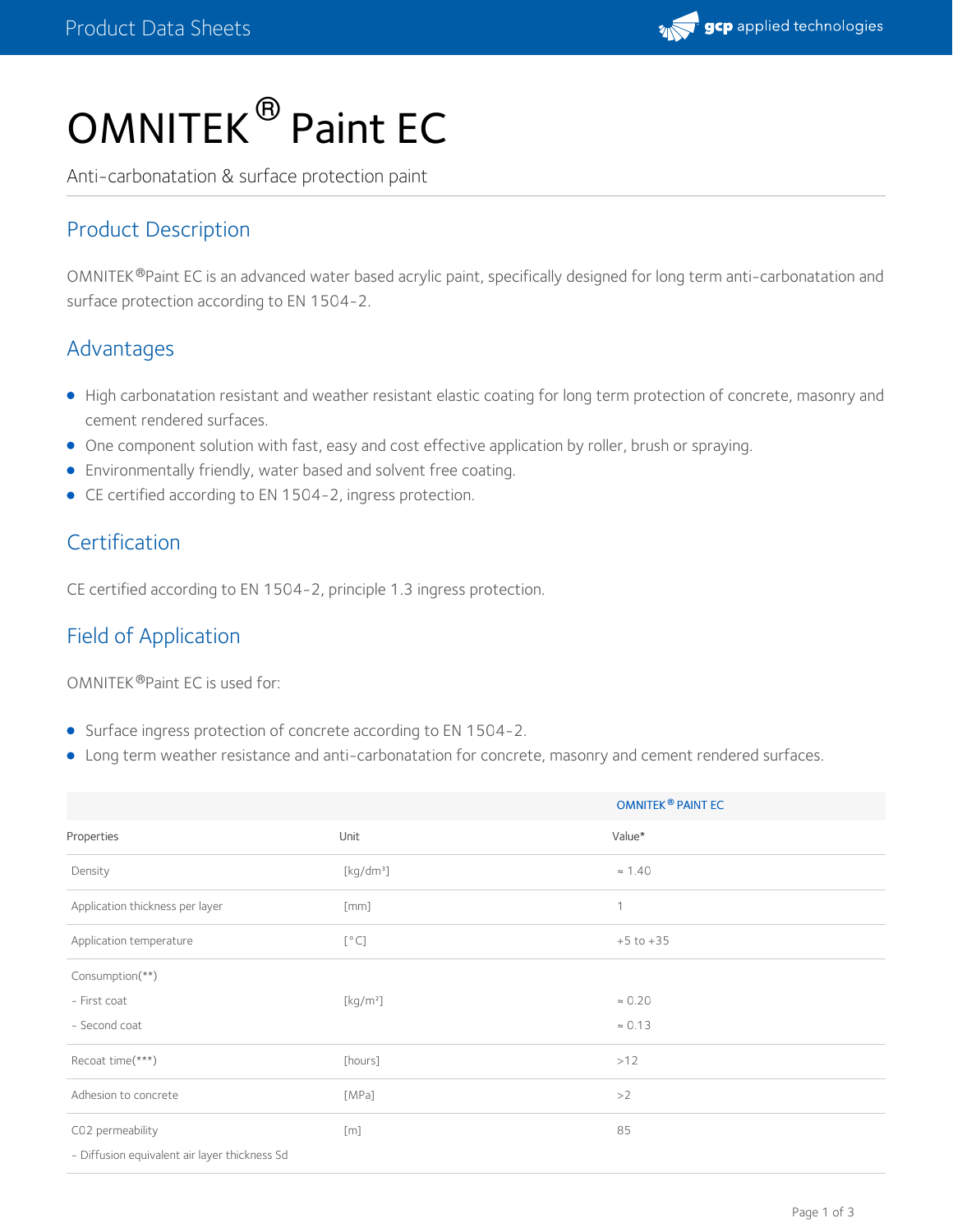

| Water vapor permeability                      | [m]                                                                                                  | 0.5  |
|-----------------------------------------------|------------------------------------------------------------------------------------------------------|------|
| - Diffusion equivalent air layer thickness Sd |                                                                                                      |      |
| Water absorption                              | [kq/m <sup>2</sup> .h <sup>0,5</sup> ]                                                               | 0.02 |
| Shelf Life                                    | 12 Months Stored under cover, clear of the ground, protected from all sources of moisture and frost. |      |
| Packaging                                     | Metal pails of 21 kg. 36 pails per pallet (756kg)                                                    |      |
| Appearance                                    | RAL 7032 and other colors available on request. (minimum quantity required)                          |      |

(\*)Typical values in production control. All tests were executed under a conditioned temperature of 21°C and 65% RH.

(\*\*) Consumption needs to be estimated by the designer, since it depends on the surface roughness and porosity.

(\*\*\*) Recoating time depends on ambient conditions and should be applied when the first layer is sufficiently cured.

## **Application**

#### 1. Preparation of Substrate

- Substrate preparation has to be according EN 1504-10 part 7.
- The substrate has to be free from dirt, grease, laitance, loose concrete, loose particles or layers which could adversely affect adhesion.
- Remove all damaged concrete and prepare substrate by sand or grid blasting, high pressure water jetting, or other methods until base concrete is exposed, offering sufficient roughness (bond) and open pores.
- The substrate must be frost-free and have a cohesion of minimum 1.5 N/mm². Exposed or corroded reinforcement steel needs to be treated with OMNITEK® CPC.  $\cdot$  Damaged areas need to be repaired with a suitable OMNITEK® or BETEC® cement based repair mortar.
- Concrete surfaces should be cured for a minimum of 7 days.
- $\bullet$  The substrate surface must be dry before application of OMNITEK® Paint EC to assure sufficient adhesion capacity.

#### 2. Mixing

OMNITEK  $\Theta$  Paint EC is ready to use. It is recommended to homogenize the material before use.

#### 3. Application

- The material is applied in minimum 2layers of 1mm by using a brush or roller. Alternatively suitable spray equipment can be used.
- Apply the first layer on the dry substrate and allow curing for minimum 12 hours depending on ambient temperature.
- Apply the second layer after the first coat has sufficiently cured.
- For a uniform appearance it is advised to finish the second layer in the same direction as the first layer.
- Do not apply OMNITEK $^{\circledR}$  Paint EC when the temperature is below 5°C, or expected to fall below 5°C in the next 24h.